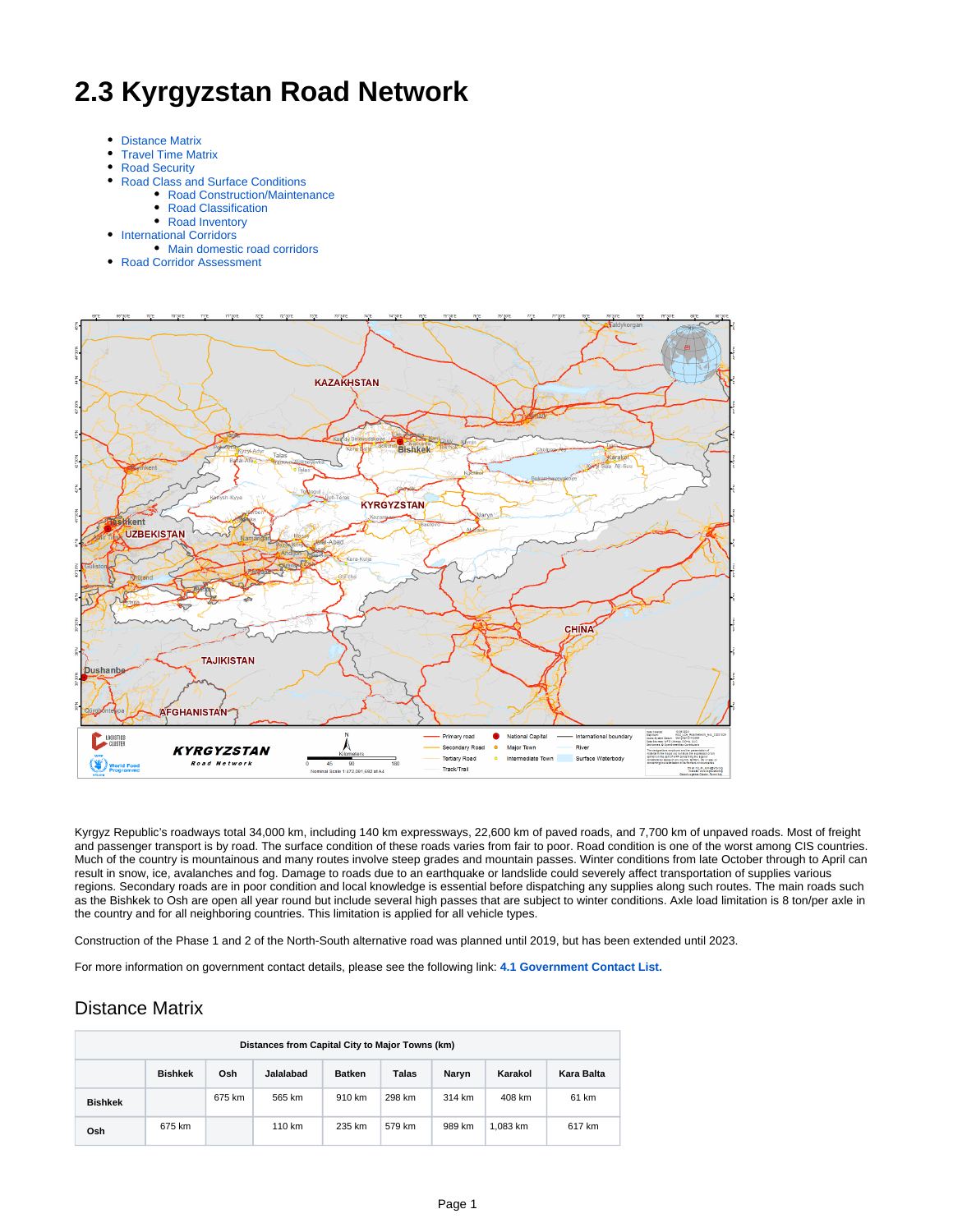| Jalalabad     | 565 km | 110 km   |        | 345m     | 469 km | 879 km   | 973 km   | 507 km |
|---------------|--------|----------|--------|----------|--------|----------|----------|--------|
| <b>Batken</b> | 910 km | 235 km   | 345m   |          | 814 km | 1.224 km | 1.318 km | 852 km |
| Talas         | 298 km | 579 km   | 469 km | 814 km   |        | 612 km   | 706 km   | 240 km |
| Naryn         | 314 km | 989 km   | 879 km | 1.224 km | 612 km |          | 301 km   | 375 km |
| Karakol       | 408 km | 1,083 km | 973 km | 1.318 km | 706 km | 301 km   |          | 469 km |
| Kara Balta    | 61 km  | 617 km   | 507 km | 852 km   | 240 km | 375 km   | 469 km   |        |

## <span id="page-1-0"></span>Travel Time Matrix

| Travel Time from Capital City to border check-points (km) |           |       |                                                                 |  |  |  |
|-----------------------------------------------------------|-----------|-------|-----------------------------------------------------------------|--|--|--|
|                                                           | Chaldovar | Akjol | Torugart                                                        |  |  |  |
| <b>Bishkek</b>                                            |           |       | 1 hour 50 min / 95 km   37 min / 24 km   7 hour 15 min / 501 km |  |  |  |

# <span id="page-1-1"></span>Road Security

Road security in Kyrgyzstan is good.

# Weighbridges and Axle Load Limits

Weighbridges are widely used in Kyrgyzstan in-country transport operations. Private weighbridges are available for commercial purposes at private warehouses and depots in the capital and Osh City.

| <b>Location of truck</b><br>weighbridges                            | <b>Weight limit</b><br>(including truck)<br>weight) | <b>Truck</b><br><b>Dimensions</b><br>limit (m) | <b>Remarks</b>                                                                                                                                                                                                                                      |  |  |  |  |
|---------------------------------------------------------------------|-----------------------------------------------------|------------------------------------------------|-----------------------------------------------------------------------------------------------------------------------------------------------------------------------------------------------------------------------------------------------------|--|--|--|--|
| <b>Bishkek - Torugart Highway</b>                                   |                                                     |                                                |                                                                                                                                                                                                                                                     |  |  |  |  |
| 1. Weight control point<br>in Torugart<br>(400 km from Bishkek)     | 55 tons                                             | Height: $4.1 m$                                | Not operational. This weight control point was temporarily relocated to the Customs<br>terminal in Naryn city (334 km from Bishkek).<br>It is still not clear whether it will be installed in Naryn or put back in the old location in<br>Torugart. |  |  |  |  |
| 2. Weight control point<br>in Kant<br>(30 km from Bishkek)          | 55 tons                                             | Height: 4.1 m                                  | Operational                                                                                                                                                                                                                                         |  |  |  |  |
| <b>Bishkek-Osh Highway</b>                                          |                                                     |                                                |                                                                                                                                                                                                                                                     |  |  |  |  |
| 1. Weight control point<br>in Sosnovka<br>(100 km from Bishkek)     | 1. For truck KAMAZ up to<br>12 tons.                | Height: 4.4 m<br>Width: 6 m                    | Not operational. Currently these scales are not operational and trucks drivers carry<br>documents about their loads indicated in waybills.<br>Some drivers do weighting wherever it possible before traveling on this highway (just for             |  |  |  |  |
| 2. Weight control point<br>in Karakul town<br>(381 km from Bishkek) | 2. For Heavy-load Truck<br>up to 22 tons.           |                                                | their own usage).                                                                                                                                                                                                                                   |  |  |  |  |

Currently there is an 8 MT limitation per axle set by the Government all over the country.

## <span id="page-1-2"></span>Road Class and Surface Conditions

### <span id="page-1-3"></span>**Road Construction/Maintenance**

According to information from the Ministry of Transport and Communications, the reconstruction of Bishkek-Naryn-Torugart road has finished. Moreover, asphalt has been laid between Bishkek - Balykchy (Issyk-Kul bypass road). Another project of reconstruction of alternative road Bishkek – Osh (throuhg Naryn) has started. The project is divided into three phases wit completion of Phase I planned by 2018.

The reconstruction of the Osh – Batken – Isfana road is in progress. The asphalt is being laid on part from Samarkandek – Isfana.

<span id="page-1-4"></span>For more information, please see the following link: **[4.1 Kyrgyzstan Government Contact List](https://dlca.logcluster.org/display/DLCA/4.1+Kyrgyzstan+Government+Contact+List)**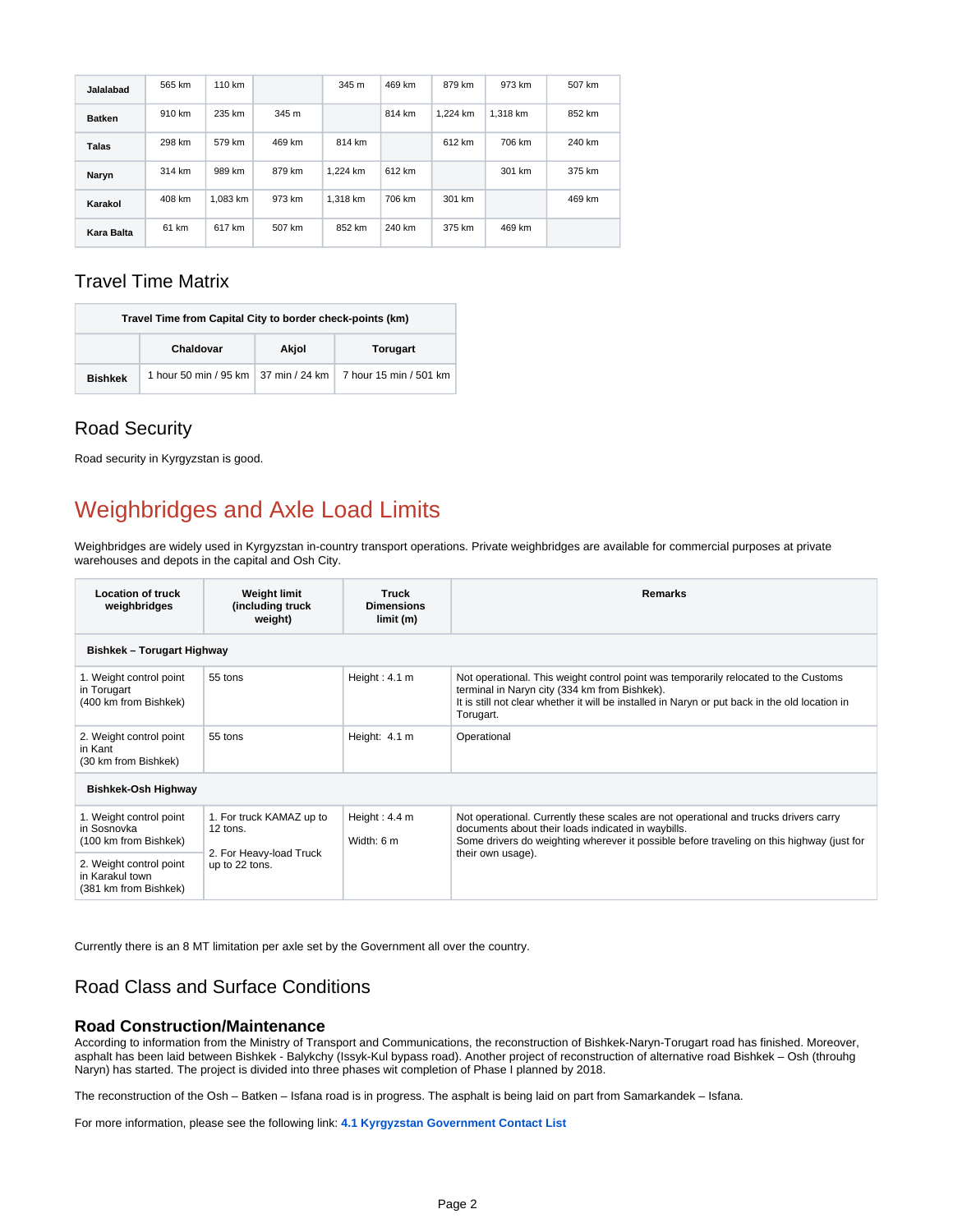## **Road Classification**

| <b>Classification</b>          | <b>Road Description</b>                                                                                                                                                                                               |
|--------------------------------|-----------------------------------------------------------------------------------------------------------------------------------------------------------------------------------------------------------------------|
| Class: (e.g. RN) International | 5,697 km (Bitumen)<br>Main international highways of Kyrgyzstan are one lane, bitumen, opened round year.<br>However, there are short closures in winter due to weather conditions (avalanches, heavy snowfall etc.). |
| <b>Class: National</b>         | 5,093km (Bitumen and gravel)<br>Nationals roads are the roads connecting districts centres to the highways.<br>Most of these roads are not maintained.                                                                |
| Class: Local                   | 23,240km (Gravel)<br>Local roads are roads connecting district centres to the remote villages.                                                                                                                        |

## <span id="page-2-0"></span>**Road Inventory**

| <b>Classification</b>       | <b>Administering Agency</b>              | <b>Network Length</b> |  |
|-----------------------------|------------------------------------------|-----------------------|--|
| <b>Class: International</b> | Ministry or Transport and Communications | 5.697 km              |  |
| <b>Class: National</b>      | Ministry or Transport and Communications | 5.093 km              |  |
| Class: Local                | Ministry or Transport and Communications | 8.059 km              |  |

## <span id="page-2-1"></span>International Corridors

#### **Osh – Irkeshtam** (route from People's Republic of China)

This corridor provides the only direct connection between the Ferghana Valley region of Kyrgyzstan, and south western portion of the Xinjiang Uigur Autonomous Region (XUAR) of PRC. This route has high passes that are frequently blocked by drifting snow, which can cause road closures for several days. The road is also prone to erosion from the flooding during the spring thaw. (ADB report)

#### **Bishkek – Torugart** (route from People's Republic of China)

This is an important regional route linking the People's Republic of China (PRC) to Central Asia and Europe on what was once part of the Silk Road. Reconstruction of this road already completed and operational without any interruption. Some short-time closure may happen due to heavy snow.

#### **Bishkek – Taraz** (Kazakstan)

This route connects the Chui, Osh and Jalal-Abad provinces with Kazakhstan. This route is open all year round but may be blocked by heavy snowfalls in winter.

#### **Osh – Isfana** (Kyrgyz – Uzbek/Tajik border)

Main connection road between southern city of Osh to Uzbekistan and Tajikistan border in the southern region of Kyrgyzstan. Road is operational round year.

#### **Saritash – Karamik** (Kyrgyz-Tajik border)

Connecting south of Kyrgyzstan with border city of Karamik. Road is operational round year.

### <span id="page-2-2"></span>**Main domestic road corridors**

Kyrgyzstan highways connect main cities from the north to the south. Mainly 1 Lane/side roads are accessible round year, except during heavy weather conditions (snowfall, avalanches and etc.)

#### **Bishkek – Osh**

Bishkek – Osh, distancing 672 km is main highway used between capital city of Bishkek and southern capital city of Osh. Road is accessible round year by all types of vehicles. Operation could be stopped up to one day due to heavy snowfall. About 6000 vehicles/trucks crossing this road a day.

#### **Bishkek-Naryn-Torugart** (China border)

The 539-km Bishkek – Naryn – Torugart road is a significant national and international highway in Kyrgyzstan that connects the southern part of the country with northern region. The road connects with neighboring countries such as Kazakhstan, China and the Karakoram Highway with Pakistan. The road was constructed in 1930 during the former Soviet Union period. The route includes 48 bridges, nine underpasses and one aqueduct. The road reconstruction was completed in 2015.

#### **Osh-Batken-Isfana** (Tajik border)

The road runs south-west from Osh, and then westwards from Kyzyl-Kiya to Koktala village, which is located very close to the border with Uzbekistan. Soon after that, at km 108.6, the first detour around Uzbekistan territory was constructed.

<span id="page-2-3"></span>The Osh – Isfana road has, so far, not been given an international identification. One of reasons for this road to be included in the Asian Highway network is that it can form an alternative route to AH7 through the Fergana valley to Tajikistan (Hudjant).